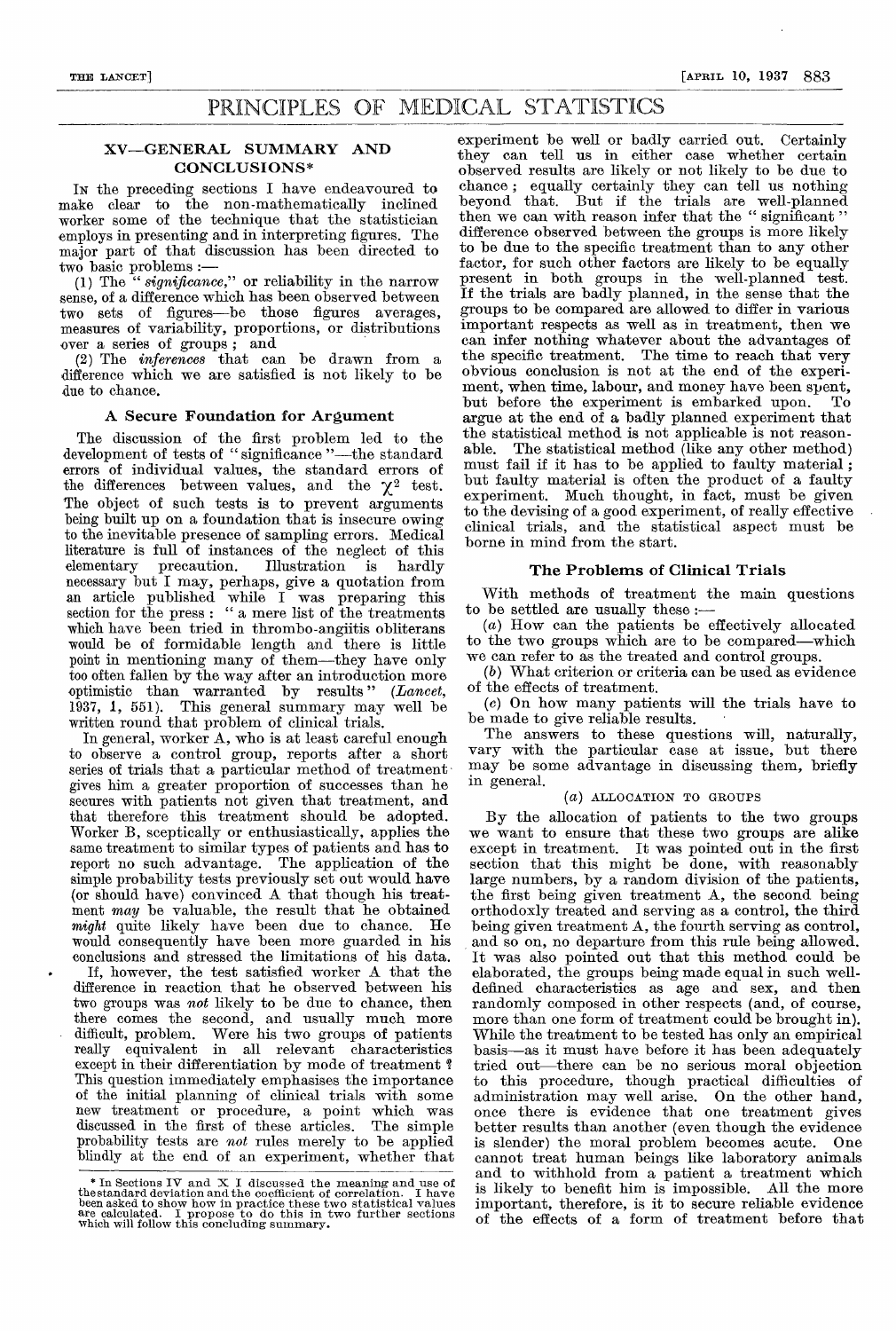,

position arises. In the early days of a new treatment<br>there are also likely to be some workers who regard it favourably, and others who distrust it. If a random division of patients is objected to, or is administratively impossible, it should be possible at this stage to make comparisons between similar types of patients to whom worker A is giving the treatment and worker B is not. For example, in the treatment of pulmonary tuberculosis by collapse therapy there are physicians who now believe that an artificial pneumothorax should be induced at an early stage ; there must have been, and no doubt still are, many patients of similar types to whom that treatment has not been applied, who would serve as an effective standard of comparison. The difficulty is that usually any one worker's field of observation is too limited to give a convincing result, while a prolonged period of observation of each patient is also a necessity and difficult to secure. Organisation is required so that patients may be classified on a uniform system, and the results collated and judged by identical criteria. In the long run it is probable that useless forms of treatment will be discarded and the good will survive, but it may be an unfortunately long run which carefully controlled trials would have effectively shortened.

 $The\ \ \ advantage\ \ \ of\ \ \ recording\ \ \ limited\ \ \ data. -Even$ the smallest amount of data has its advantage, if collected on some uniform system and clearly defined. In some instances it is only by the accumulation of such data that an answer to a problem can be reached. For example, there is some evidence that epidemics of milk-borne and water-borne enteric fever differ in the sex- and age-incidence of the persons attacked, the former attacking women and children—the larger the former attacking women and children-the larger consumers of milk-with proportionately greater frequency. The problem cannot be settled by the evidence from any one epidemic ; it requires the accumulation of data from a series of epidemics of the two types. The field of observation of any one worker is insufficient, but if uniform data of the sex and age of patients are systematically collected and published reliable evidence will eventually be reached.

The problem of classification.--In that particular instance the criteria for classification of patients, namely, age and sex, are simple ; in grouping types of patients, given or not given a specific form of treatment, the task may be very much more difficult. No purely objective criteria may be available and subjective factors, variable from one worker to another, may enter in-for instance in classifying patients with cancer or pulmonary tuberculosis to the stage of disease. Can any system in each case be devised which with any worker ensures that like is being put with like, at least in broad categories ? It is often said that it cannot be done, that particular problems are not susceptible to statistical analysis because patients cannot be efficiently classified before and after treatment. It is true that there are sometimes very serious difficulties in making such objective classifications but these difficulties must be faced if the problem is important. Can a clear-cut answer be reached in any other way to the fundamental questions " is this treatment of value, of how great a value, and with what types of patients " In the large majority of cases it is difficult to see how it can. Even if the treatment is not of general value but of apparently great benefit in relatively rare isolated cases, satisfactory evidence of that must lie in statistics-viz., that such recoveries (however rare) do not occur with equal frequency amongst equivalent persons not given that treatment. Sooner or later the case is invariably based upon that

kind of evidence, but in the absence of planned trials it is often later rather than sooner. If it be maintained merely in general terms that a particular type of patient fares much better under such-andsuch a form of treatment, then two queries arise. If the patient can be thus defined as of this particular type why cannot he be classified and compared with the patients of similar type not specifically treated? To reach the conclusion that he has benefited from treatment he must have been compared at least mentally with his untreated prototype, and the conclusion is itself based upon statistical though unrecorded evidence. The difficulty does not seem to lie, in that case, in classifying (for the clinician has done that in drawing his conclusion) but rather in the small field of observation of any one worker and in the lack of organised trials in the earlier days of a form of treatment. It may of course be said with truth that no two patients are alike in all respects ; but if that is a logical objection to classifications it is equally a logical objection to treating any patient on the basis of past experience. In medical statistics, moreover, we are not usually comparing the reactions of individuals but of broadly similar groups of individuals, and in comparing randomly chosen groups, or groups representative of a type. we can reasonably presume, if the groups are fairly large, that the distribution of unknown characters which may influence the issue is likely to be equivalent.

#### $(b)$  ASSESSMENT OF THE RESULTS OF TREATMENT

The second query that arises from our general statement is how much better do the patients fare under the particular form of treatment? How can the advantage be qualitatively or quantitatively assessed ? For that purpose the criterion of success or failure must be defined, and clearly the more objective it can be made the better it will be. The criterion must, of course, vary with the problem. It is useless to use the survival-rate as an index with a disease that has an extremely low fatality-rate. Speed of recovery may be an appropriate test in one case, incidence of complications in another, absence of remission in a third, structural change in yet The choice of criterion and the way in which it is to be measured or defined are inherent in the question at issue and an essential part of the planning of the experiment, the clinical trials, or whatever is under discussion. The way in which it is to be recorded, the means of securing uniformity if different workers are involved, and the steps to be taken to avoid the omission of necessary items of information, must all enter into this plan in its initial stages. Team-work is often requisite and in that team I suggest (at the risk of being accused of over-emphasising the importance of my own subject) the medical statistician ought to be represented. His inclusion should have two advantages. He should be able to advise on the statistical aspects of the inquiry at its inception, and secondly, and equally important, he will learn at the start the details of the problem, the difficulties of solving it, and the factors that may complicate it. If his task is only to come in at the end, merely to make a technical analysis, he may be faced not only with material that is not capable of answering the questions posed but also with material which he may imperfectly understand, having had no previous association with it, and therefore be liable to misinterpret.

#### (c) THE NUMBERS REQUIRED

Finally a question very frequently put to the statistician relates to the size of the sample that is